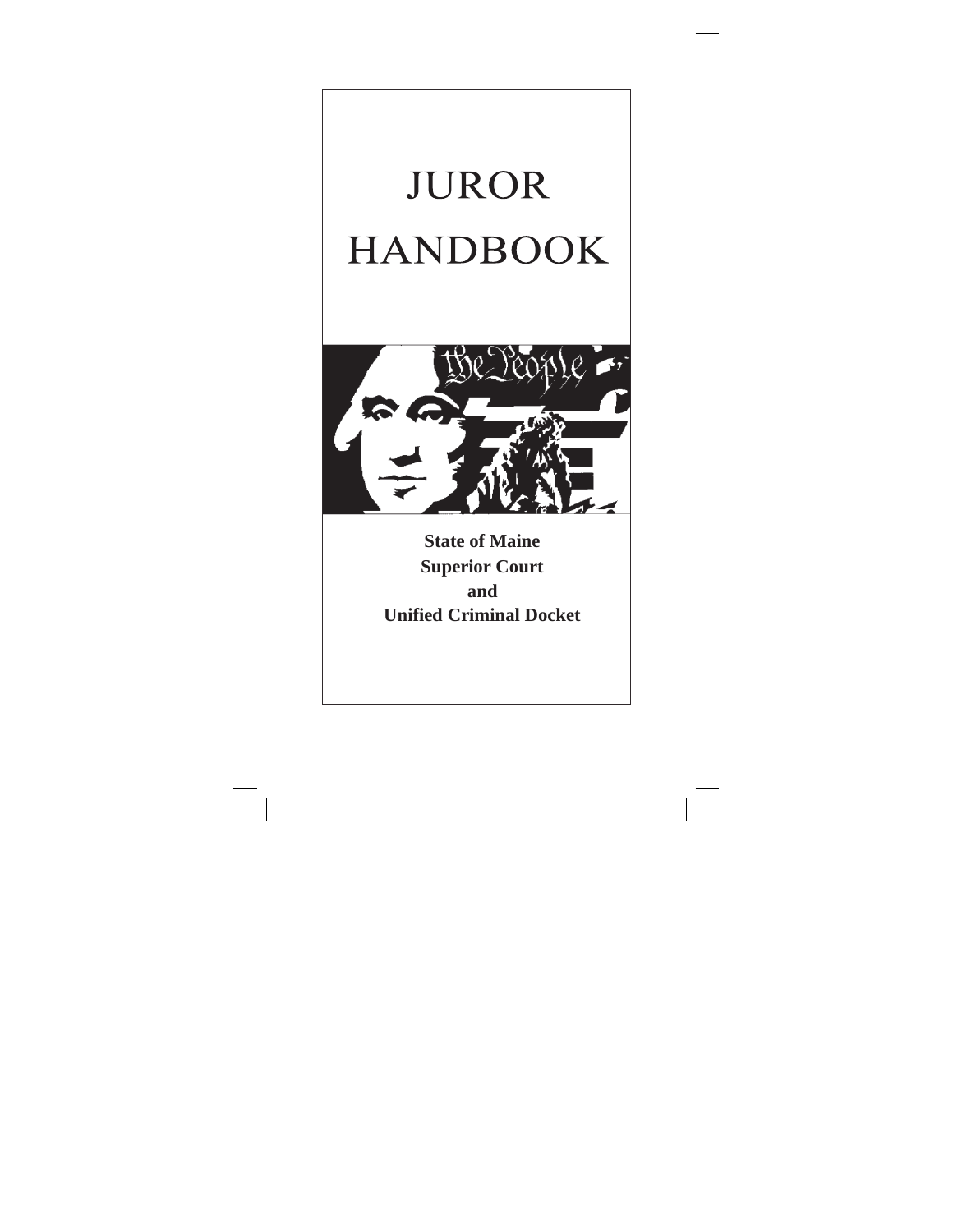## CONSTITUTION OF THE STATE OF MAINE

Article I – Declaration of Rights

**Section 6. Rights of persons accused.** In all criminal prosecutions, the accused shall have a right to be heard by the accused and counsel to the accused, or either, at the election of the accused;

To demand the nature and cause of the accusation, and have a copy thereof;

To be confronted by the witnesses against the accused;

To have compulsory process for obtaining witnesses in favor of the accused;

To have a speedy, public and impartial trial, and, except in trials by martial law or impeachment, by a jury of the vicinity. The accused shall not be compelled to furnish or give evidence against himself or herself, nor be deprived of life, liberty, property or privileges, but by judgment of that person's peers or the law of the land.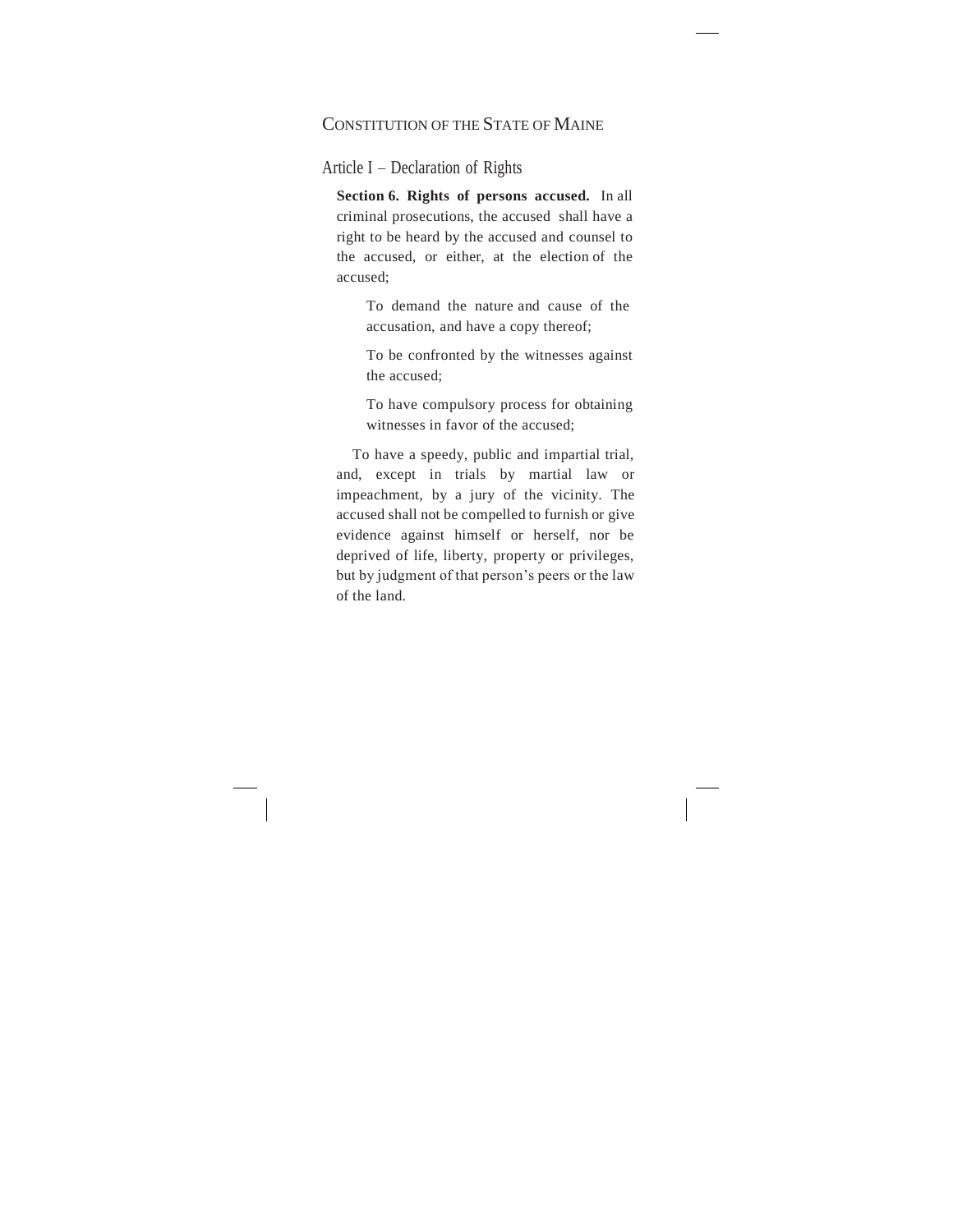**Section 19. Right of redress for injuries.** Every person, for an injury inflicted on the person or the person's reputation, property or immunities, shall have remedy by due course of law; and right and justice shall be administered freely and without sale, completely and without denial, promptly and without delay.

**Section 20. Trial by jury.** In all civil suits, and in all controversies concerning property, the parties shall have a right to a trial by jury, except in cases where it has heretofore been otherwise practiced; the party claiming the right may be heard by himself or herself and with counsel, or either, at the election of the party.

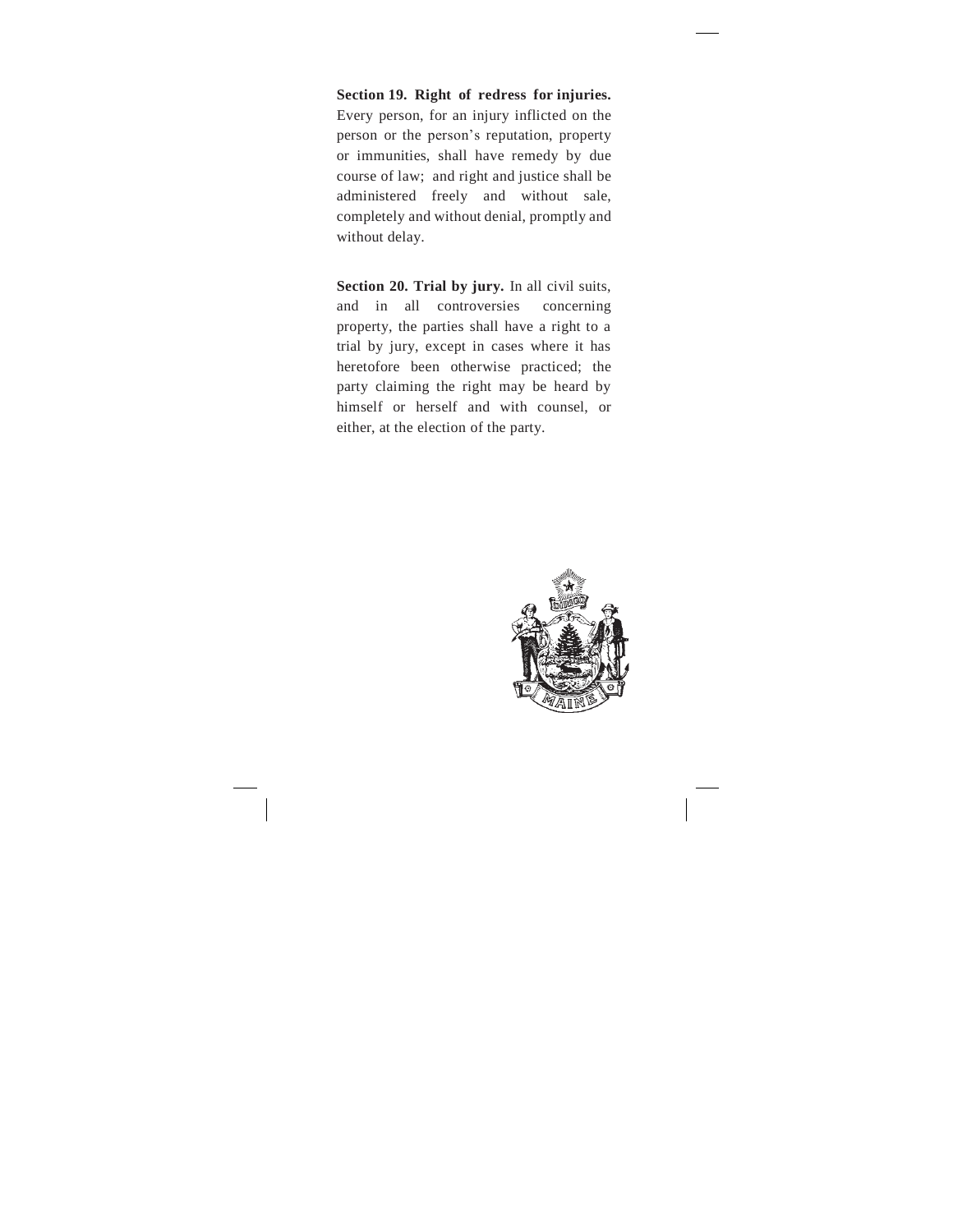# **JUROR**

# **HANDBOOK**

**State of Maine Superior Court & Unified Criminal Docket**

Revised June 2009

Supplemental Edition Reprinted October 2016

**Published by: Administrative Office of the Courts** 1 Court Street Augusta, Maine 04330 207-213-2850 TTY 711

**NOTE:** This booklet is designed to aid jurors during jury service. It is not part of the court's instructions and should not be used during deliberation in a case.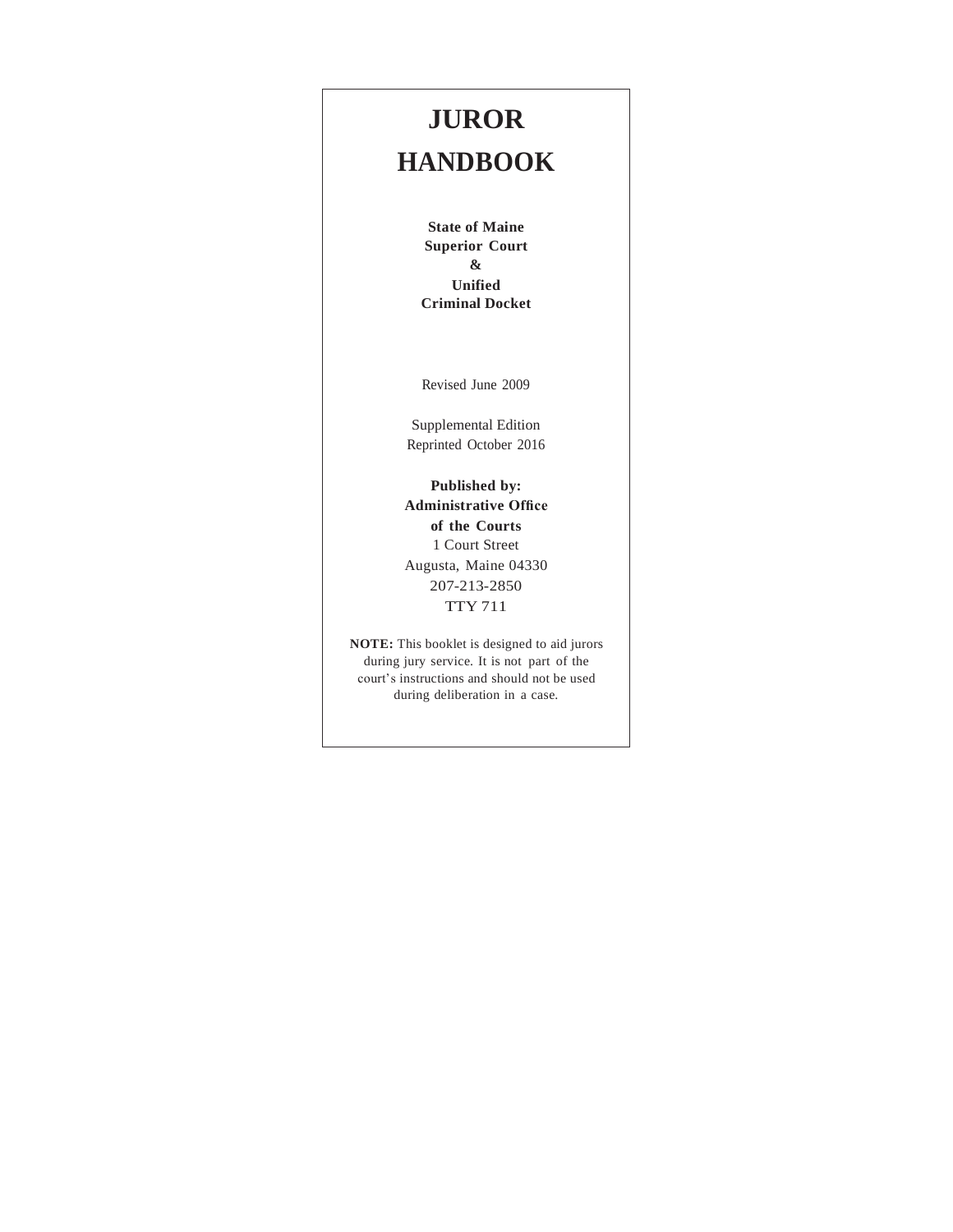# **TABLE OF CONTENTS**

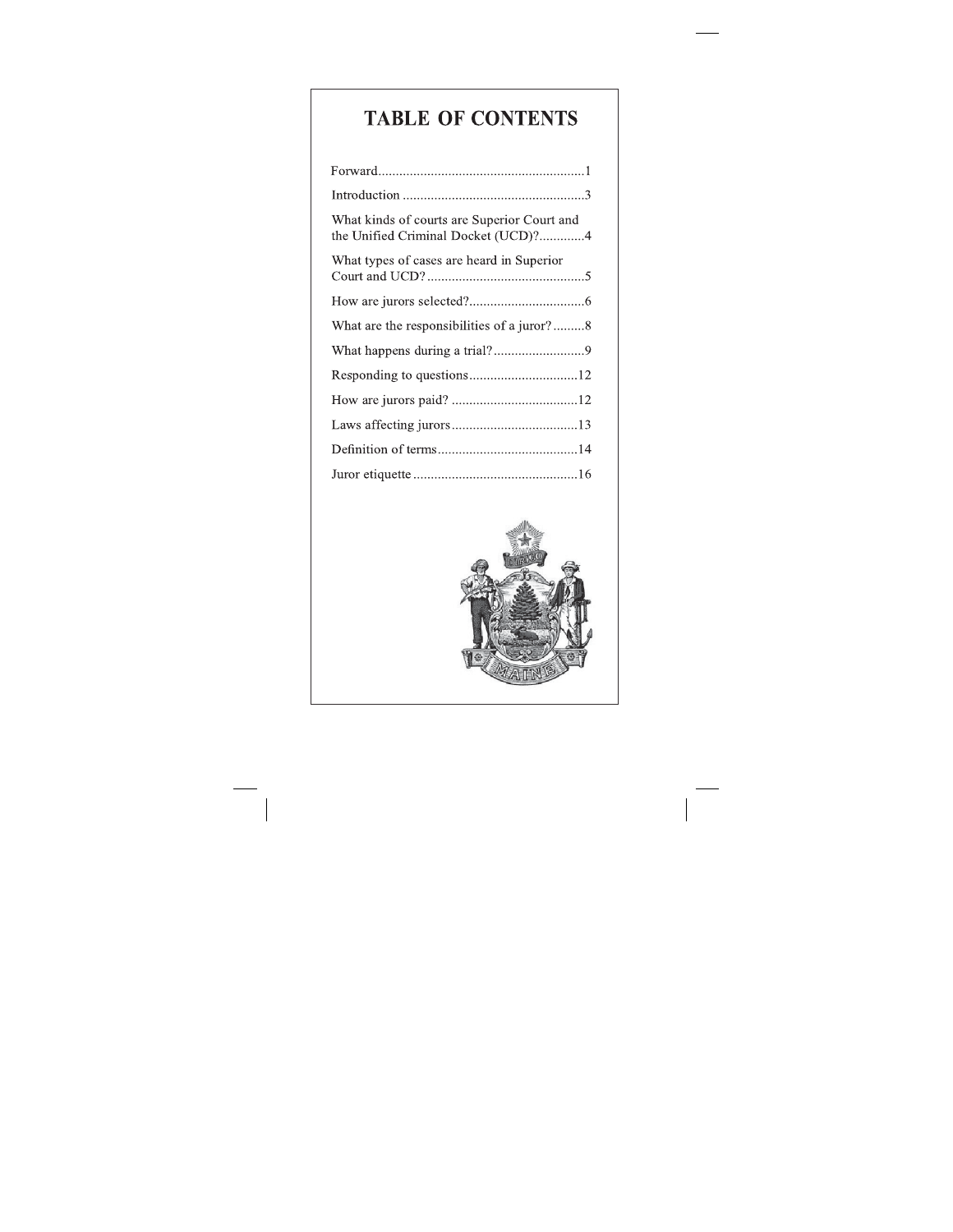## Forward

### **Restrictions on the release of juror information**

Under Maine law, the release of information identifying the names and addresses of jurors is confidential. Any release of that information is governed by Title 14 M.R.S. §§ 1254-A and 1254- B, as well as by Public Information and Confidentiality, Me. Admin. Order JB-05-20 (as amended by A. 1-15)(effective Jan. 14, 2015),and the related Standing Order For Limited Release of Juror Information (as revised Aug. 19, 2014), both of which are available on thecourt's website.

### **Pre-trial disclosure of juror information**

14 M.R.S. § 1254-A deals with disclosure of juror information, including the questionnaires, before jurors are finally discharged from jury duty. This statute permits disclosure to attorneys for parties or unrepresented parties during the pre-trial stage of the case "at the courthouse for use in the conduct of voir dire examination."

The juror questionnaires may be reviewed by attorneys for parties (their agents and investigators) or by unrepresented parties for voir dire purposes at the clerk's office; however, they will NOT be given a copy of any questionnaire.

Other written juror information given to attorneys for parties (their agents andinvestigators) or unrepresented parties for voir dire purposes, such as the standard juror list used at the time of jury selection, must be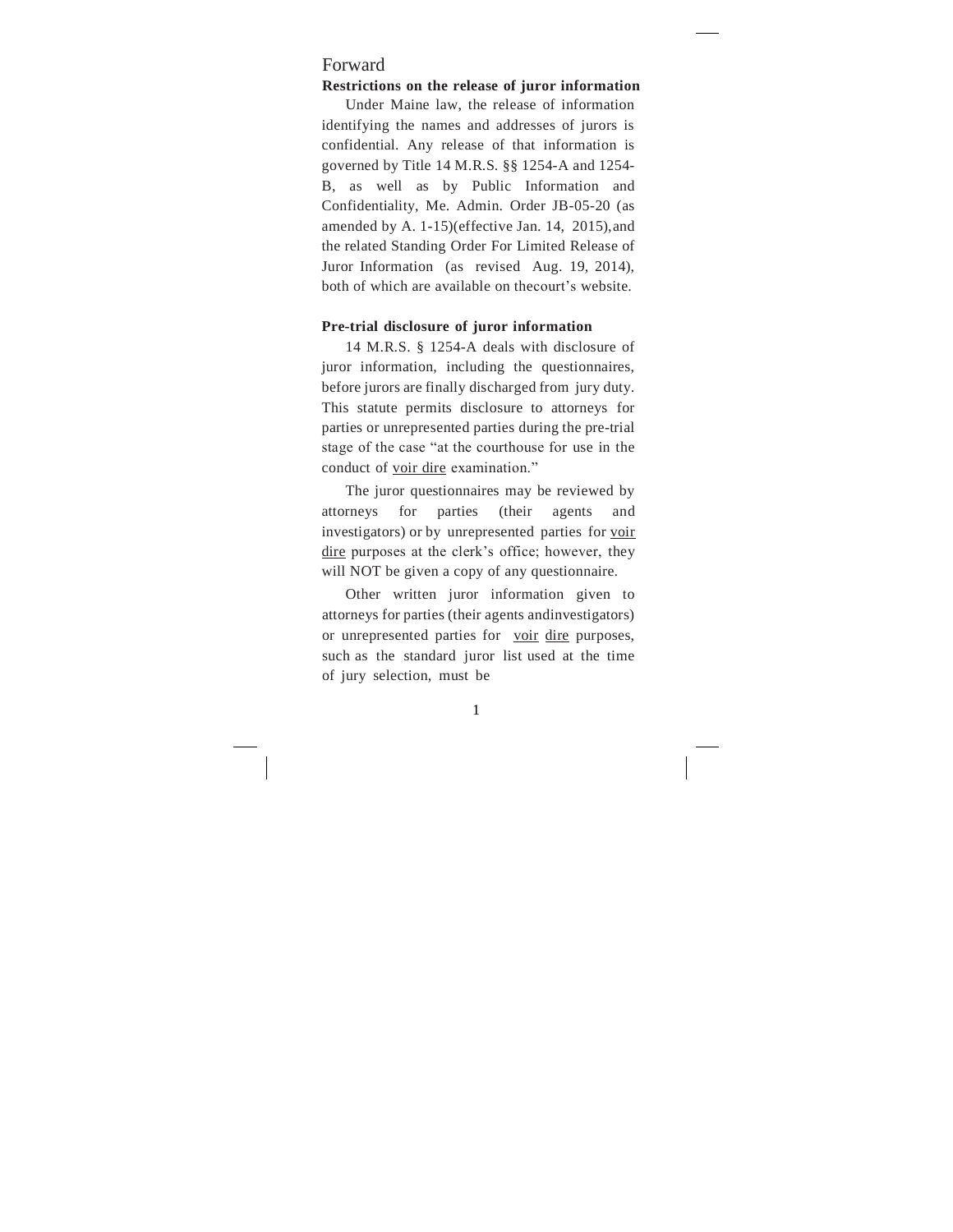returned to the clerk's office at the end of thetrial.

#### **Disclosure of information after discharge**

14 M.R.S. § 1254-B restricts the disclosure of juror-related information after the jurors'period of service has expired.

A request for a list of the "finally excused" jurors must be submitted to the Chief Justice of the Superior Court in writing, "accompanied by an affidavit stating the basis for the request." If the request is found to be "in the interest of justice," the clerk's office may be directed to provide a list of the names and addresses of the appropriate jurors.

The law strongly disfavors inquiry into the deliberations of juries (*State v. Watts*, 2006 ME 109 ¶15, 906 A.2d 147). If the court permits inquiries to be made to jurors, the person permitted to make the inquiry must make absolutely clear to the juror that, (a) the juror is not obligated to respond to counsel or answerany questions, (b) the juror is free to discuss hisor her own views and participation in the jury deliberations, but (c) the juror should not be asked to comment on the specific participationor remarks by any other juror during the deliberative process.

**NOTE**: Jurors may refuse to respond to any such inquiries. Just because the court permits a person to make inquiries to a juror, there is no obligation on the part of the juror to talk with or communicate in any way with that person.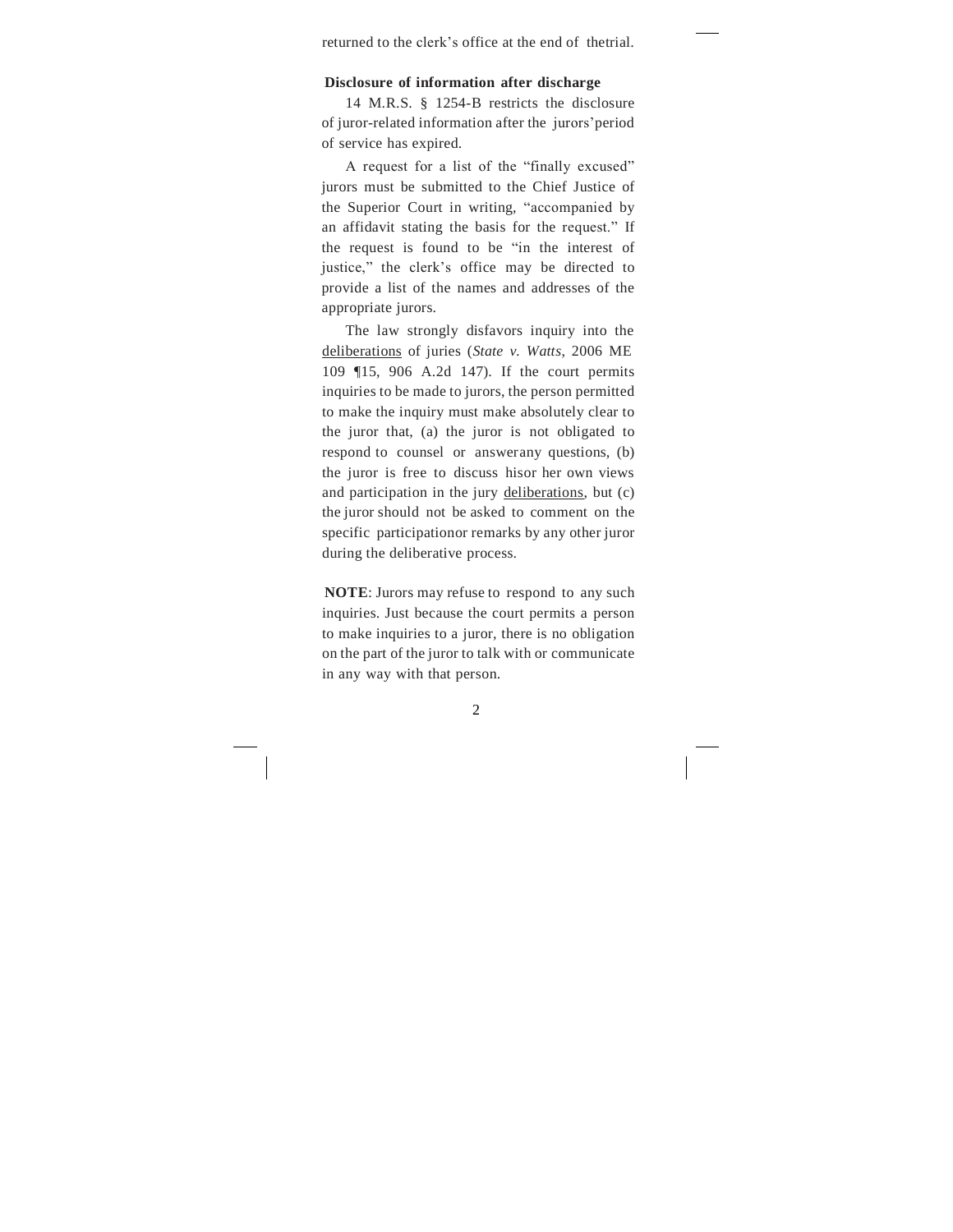## Introduction

You have been selected for service on a trial jury. A **trial jury** — a jury impaneled to try a civil action or criminal prosecution, as distinguished from a grand jury, which reviews evidence submitted by the prosecutor and determines whether a person should be charged with a crime (indictment).

There is no more valuable service citizenscan perform than to aid their community by serving as jurors. The principle that a person hasa right to be judged by a jury of peers dates back to England in the Middle Ages and is guaranteed by our federal and state constitutions. By serving as a juror you are helping to preserve a fundamental right, to protect that right so it will be a safeguard for all persons, including yourself, should you someday find your property, liberty, or life endangered. Give your service as a juror the same attention that you would like from a juror if you were a party involved in the trial.

Serving on a jury is hard work. The hours are long and the pay is less than you would receive from an employer. There may be periods of waiting and you may become impatient. However, you should not allow such periods to overshadow the importance of your jury service. The mere presence of a jury, and the

knowledge that the trial time is nearing, encourages parties to engage in settlement talks.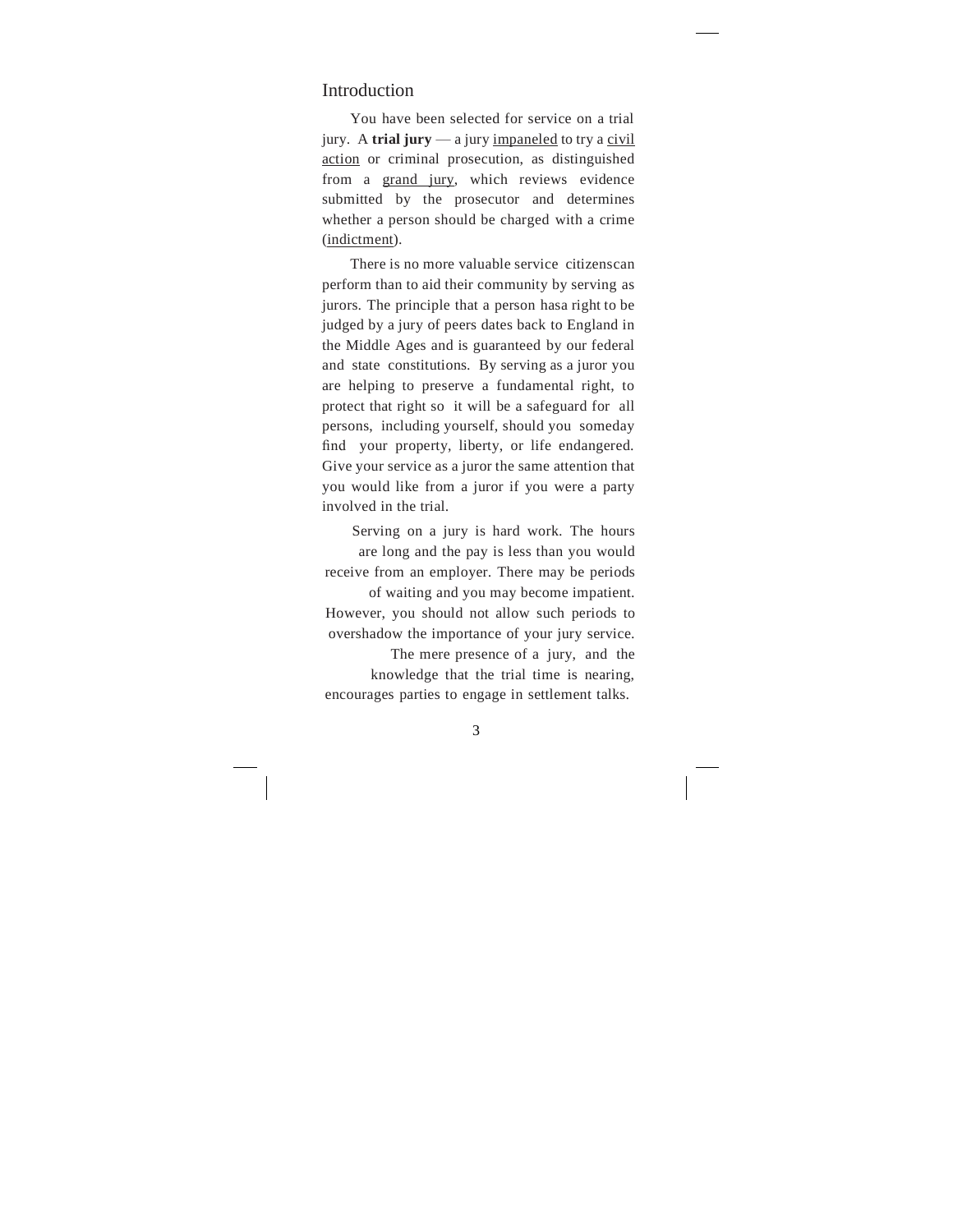Thus, even though a full court day has been scheduled, many or all of the cases may be settled at the courthouse before trial and the jury may be kept waiting. These settlements are ofbenefit to the parties. Many could not be achieved without the presence of the jury.

The purpose of this booklet is to explain what you will do as a juror. The explanation is intended to help you feel more comfortable andto do a better job. When you are chosen as ajuror, the judge will give you instructions that apply in the particular case. This booklet is not meant to and does not take the place of those instructions.

This booklet answers questions a person is likely to ask when first reporting for jury duty.As you read, you will notice certain words are underlined. These words are defined on page 14.

# What kinds of courts are Superior Court and Unified Criminal Docket?

In the United States there are state and federal court systems. The Superior Court and Unified Criminal Docket (UCD) in which youwill serve are part of the Maine state court system. The types of cases that can be heard in each court are specified by state and federal laws, which establish the jurisdiction or subject matter that each court system may handle. Superior Court cases are heard by justices,District Court cases are heard by judges, and inthe UCD they may be heard by either. We will use the general term judge in this handbook.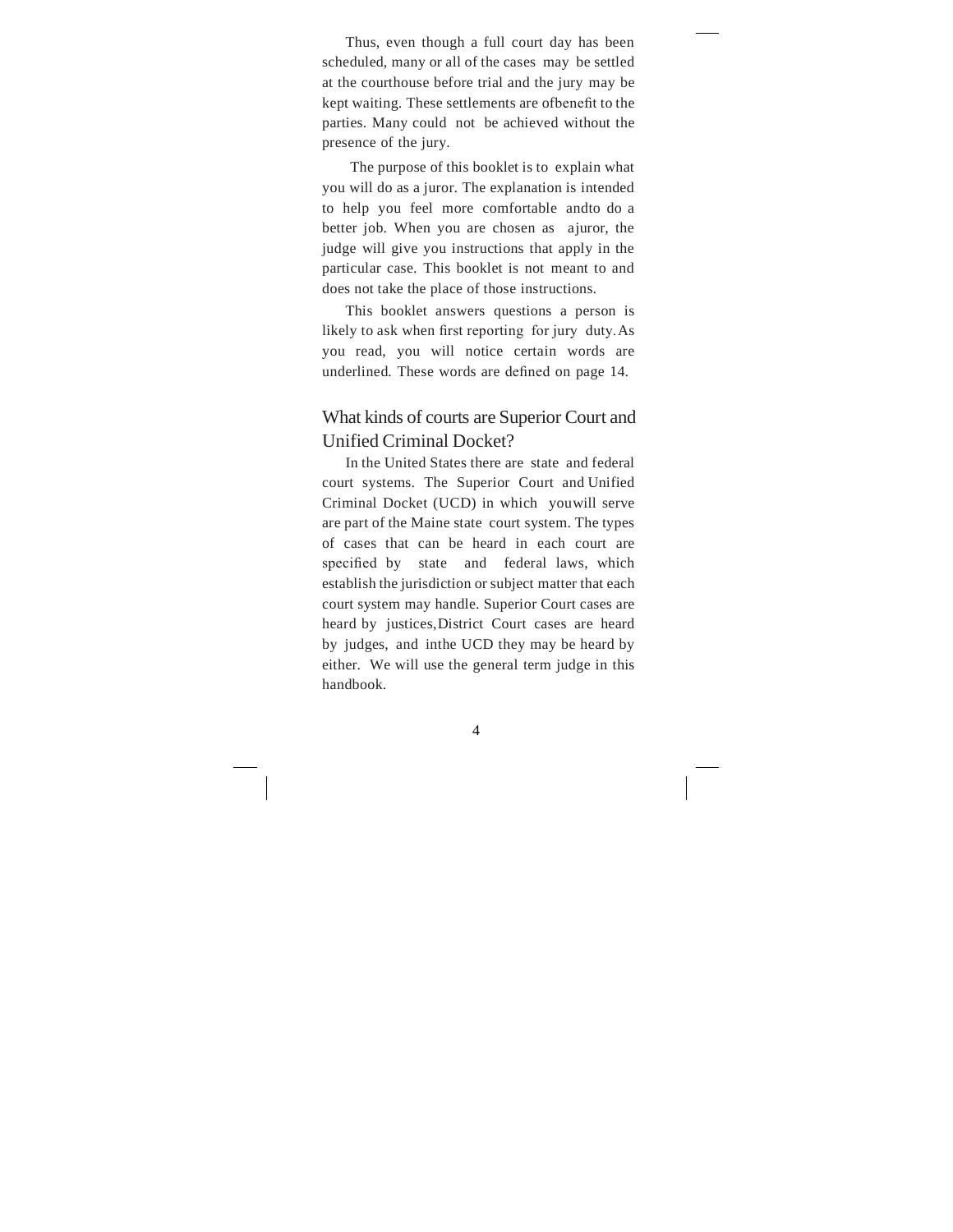Within the federal and state court systems, there are different types of courts, whose jurisdiction is also set by law. The Superior Court is a trial court as distinguished from the Maine Supreme Judicial Court, which is an appellate court. The Maine District Court is a limited jurisdiction trial court in which cases are heard by a judge without a jury.

UCD are dockets where cases which would have been filed in either a Superior or District Court may be heard. UCDs are trial courts and UCD cases may be decided by judges or juries depending upon the nature of the case.

# What types of cases are heard in Superior Court and UCD?

A criminal case involves an accusation that an individual or corporation has committed a crime. The party charged with the crime, called the defendant, is brought before the court by information, a complaint, or an indictment. The plaintiff in the case is the State of Maine, represented by a prosecutor, who may be either from the District Attorney's office or from the Attorney General's office. A defendant under our constitutional system is presumed innocent.In a criminal trial, the State has the burden of proving a defendant's guilt beyond a reasonable doubt.

A limited number of civil actions, along with criminal cases, may be heard in a Unified Criminal Docket with a jury.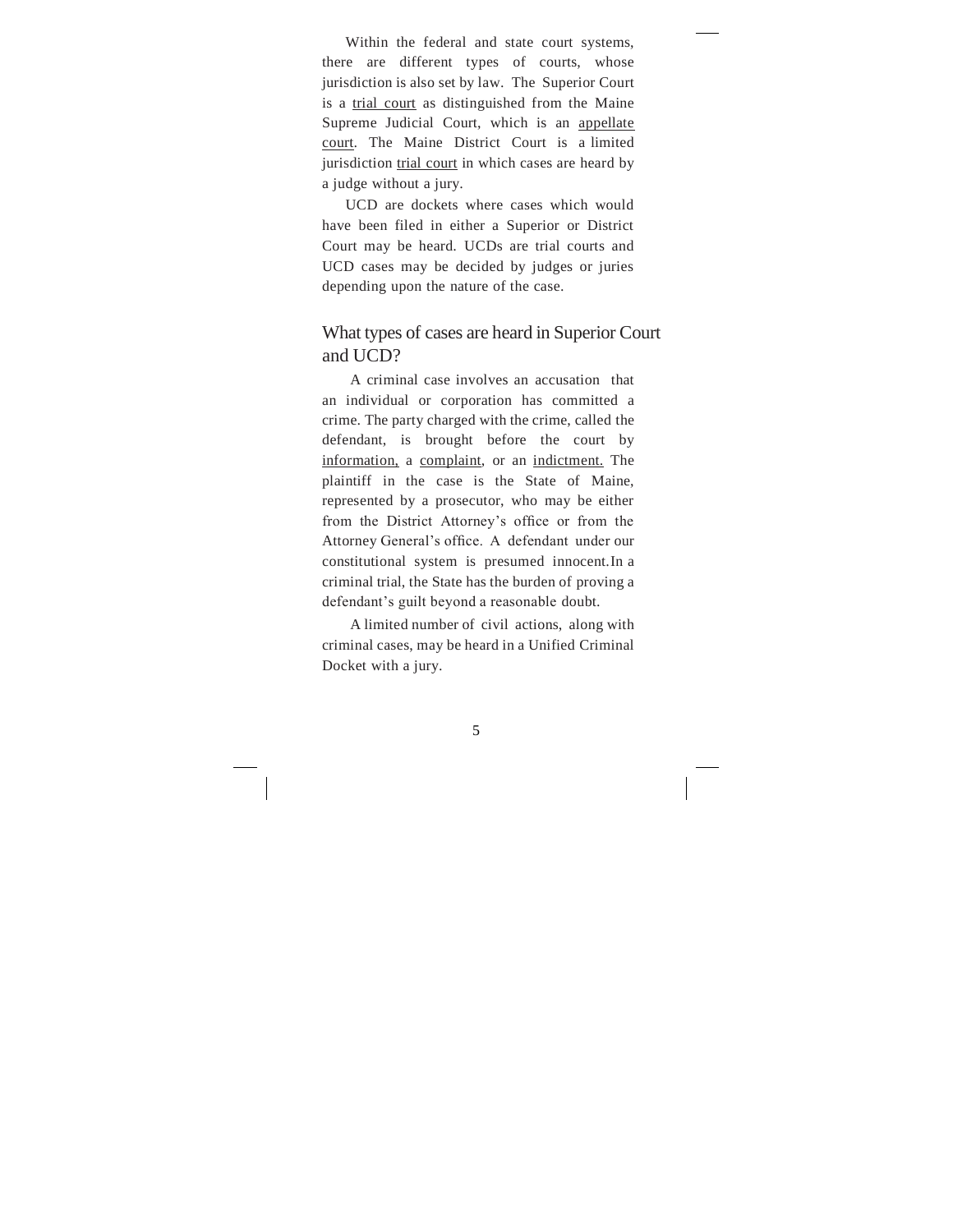## How are jurors selected?

There are two steps in the jury selection process. The first step is taken when a person's name is placed on a list to be summoned for jury duty. The second step is taken when a person is chosen for jury duty in an individual case.

Jury lists represent a random computer selection of persons living within a given area based upon lists of names supplied by the Department of the Secretary of State Bureau of Motor Vehicles. These lists include the names of licensed Maine drivers, people with Maine ID cards, and people who have asked to be eligible for jury service. Each person selected is sent a questionnaire, which must be completed and returned, and sent a summons, which instructs the prospective juror to report for jury service ona specific date, at a specific time and court location.

People who need to be excused from jury duty must contact the court clerk before re- porting to jury duty. The clerk may excuse or postpone service, and in some cases will seekthe approval of the judge. A certain minimum number of jurors is required for different proceedings. For this reason, excuses are granted only for serious reasons.

If you have a disability that may restrict your ability to participate as a juror, the Judicial Branch will provide you with reasonable and appropriate accommodations at no cost. Please speak to the clerk if you have any concerns of this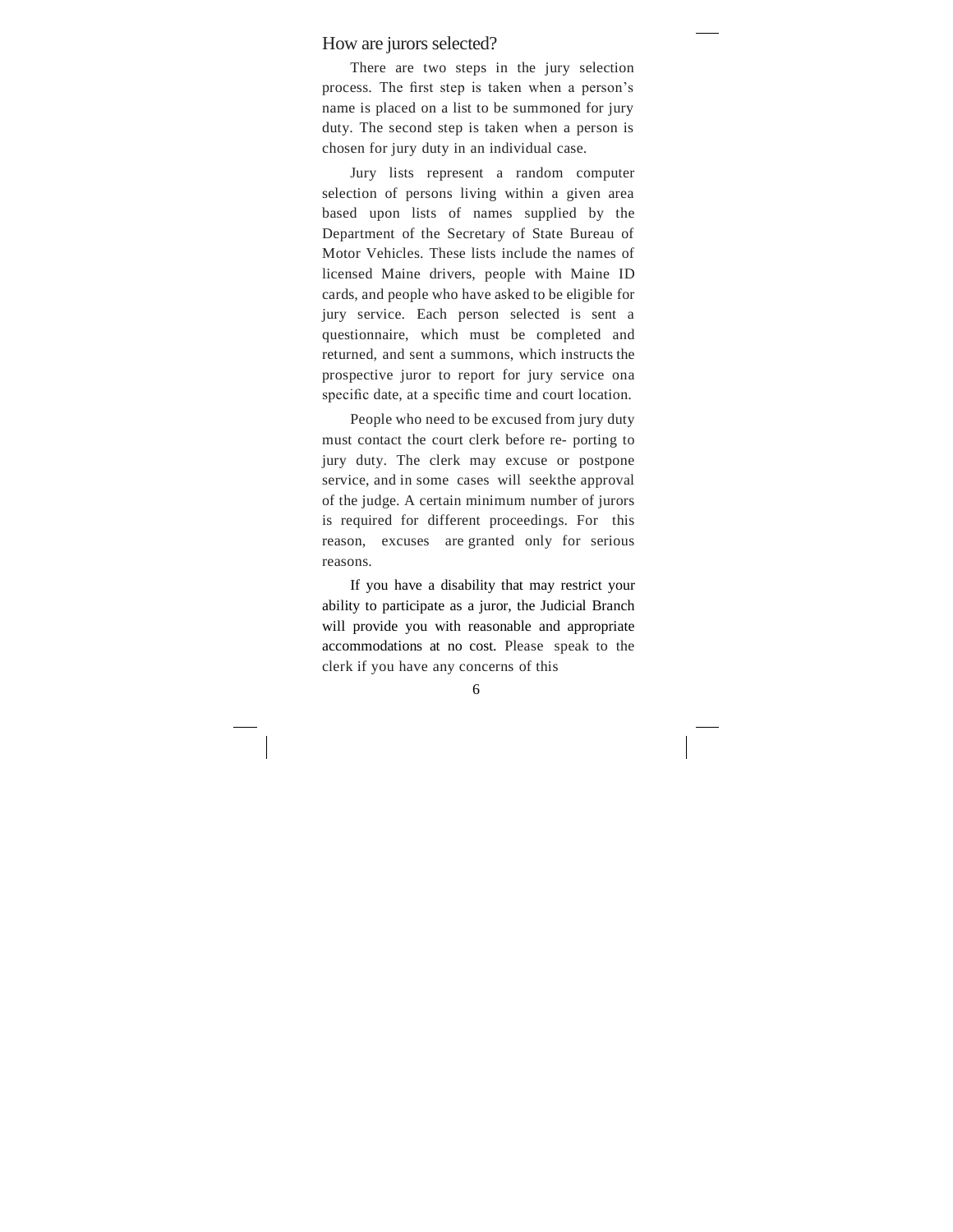nature. Also, bear in mind that all jurors serveat some degree of economic hardship. For that reason, the court cannot excuse you from jury service merely because you may incur economic difficulty unless the hardship is extreme. For jurors with significant financial hardships, the court can often fashion limited service, which will minimize the impact of service. Again, please speak to the clerk before your date of service if you have any concerns.

When a person reports for jury duty, that person becomes a member of a jury pool.Members of the pool are brought before a judge, who speaks with them about jury service.

Once the judge has instructed the jury, jury selection will begin with the voir dire examination. Generally, voir dire involvesquestions addressed to the jury by the judge. In some cases, the judge, the attorneys, or both may ask questions of the entire group. In some cases, jurors are questioned individually, whileall other jurors remain out of the courtroom.

The purpose of voir dire is to discover if there are reasons why any juror cannot be fair about the case. If you cannot be objective about the case, or if you have a personal interest in it, you should tell the judge at this time. Jurors may be removed by challenge for cause. This means there are reasons why the juror may not be ableto be impartial and fair. There is no limit to the number of jurors who may be challenged for cause. A second way a juror may be removed isby peremptory challenge. Each party is alloweda certain number of these challenges, which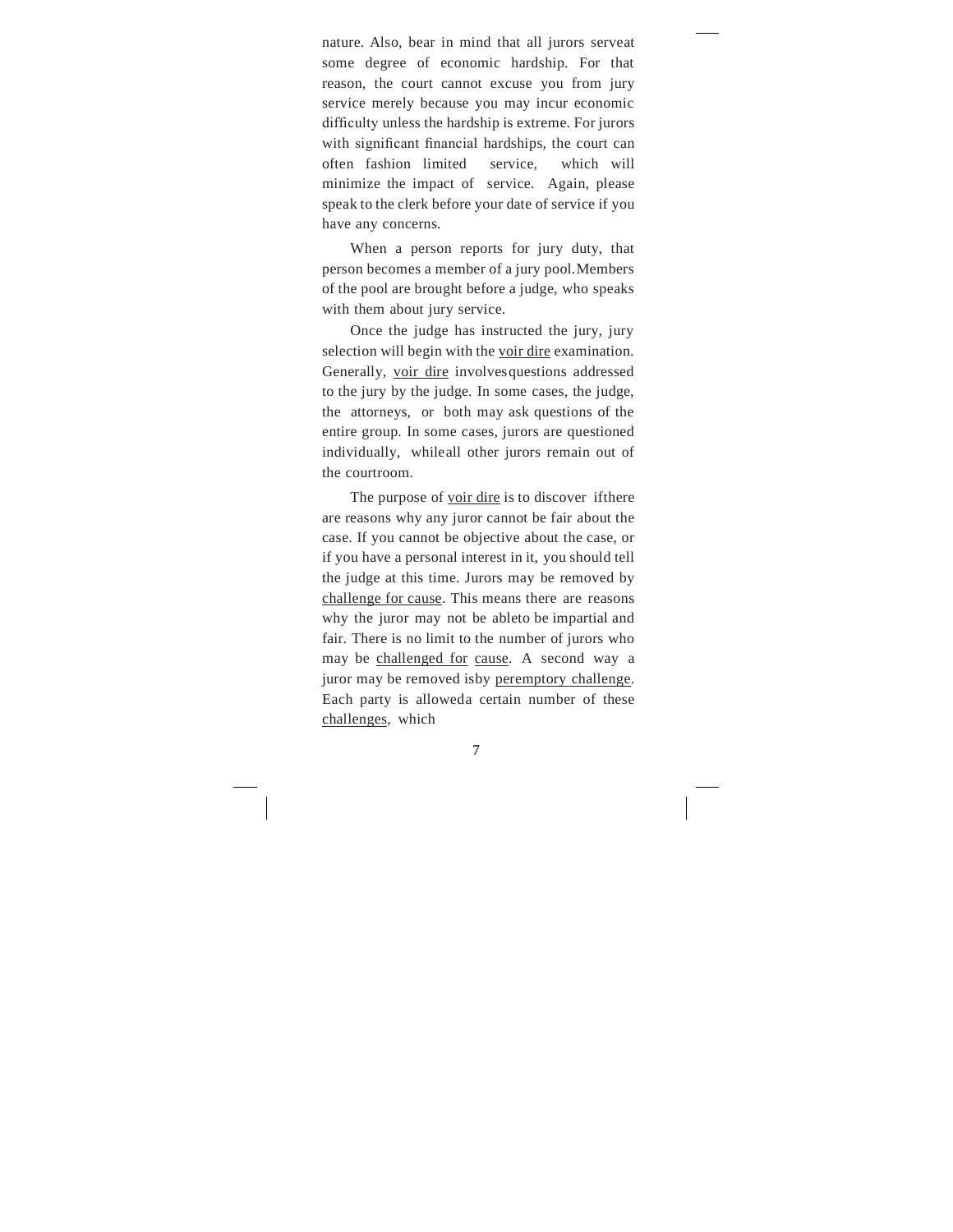require that a juror be excused withoutexplanation. If you are challenged, do not be offended. Each lawyer is trying to help his orher client's case. Being challenged should not be considered as an unfavorable reflection of your character.

In all criminal cases, twelve jurors are selected and impaneled, unless the parties agreeto a lesser number. In civil actions, a minimumof eight jurors are selected and impaneled, unless the parties agree to a lesser number. Alternate jurors may be impaneled so that thetrial can continue if a member of the regular panel must be excused.

After voir dire, the selected people, who will make up the jury panel, are given the Juror's Solemn Oath. Jurors who do not wish to swear the oath may request to affirm their support of it.

After the oath is sworn, the jury has been impaneled. This means the jury is official. Now the trial will begin.

## What are the responsibilities of a juror?

**PLEASE DO NOT BE LATE IN REPORTING FOR JURY DUTY**. Until all jurors are present, the trial cannot proceed.

Once you have been sworn in, you are officially a juror. Your conduct as a juror during the trial is extremely important. A person's freedom or livelihood may be affected by your actions.

The verdict of the jury is to be based solely on the evidence presented in the courtroom. To ensure that the verdict is based on the evidence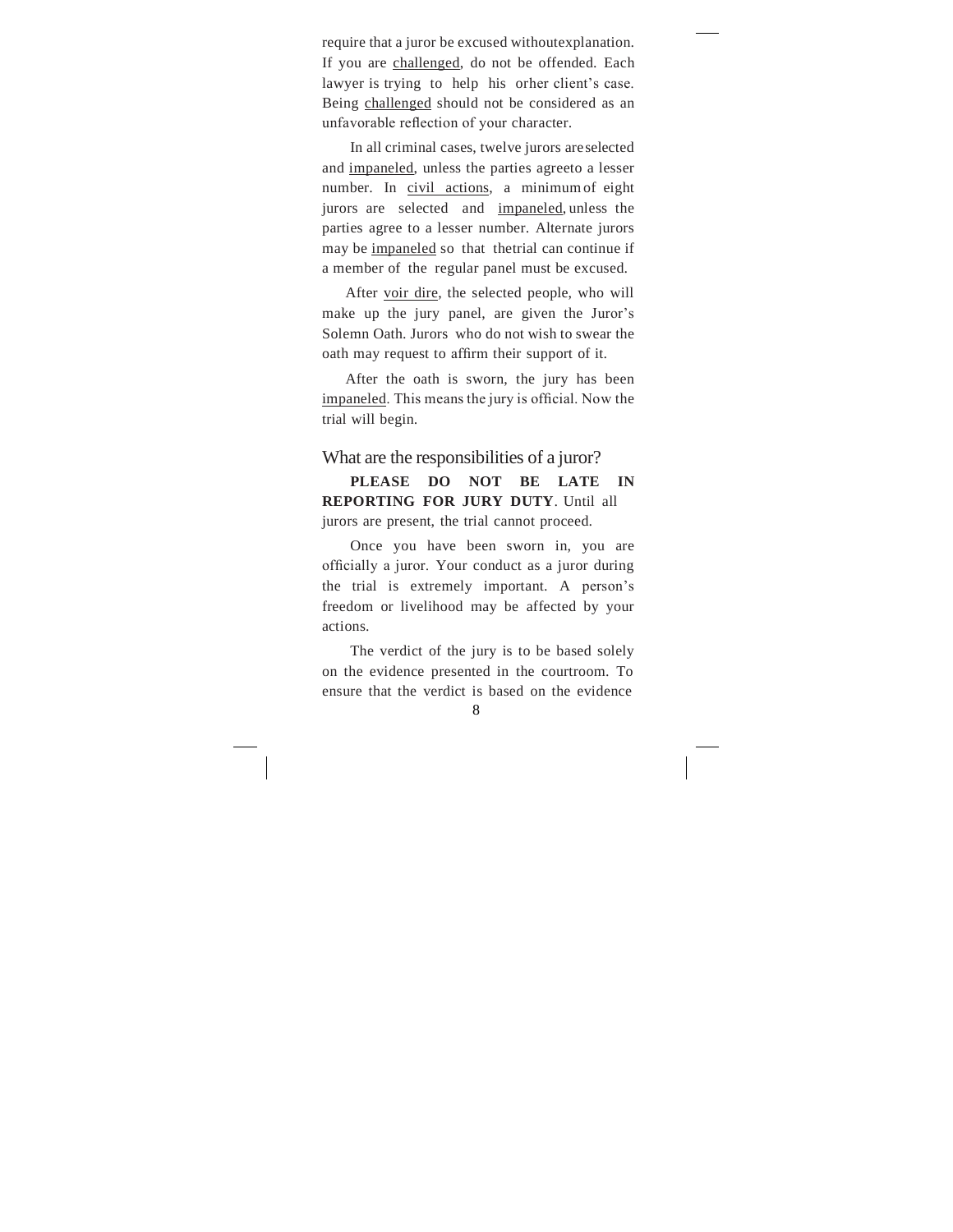presented, that jurors remain impartial and objective and that they receive the same information in a case, certain standards have been set.

- Jurors are allowed to take notes on the trial ONLY upon order of the trial judge.
- Jurors may not ask questions of witnesses.
- Jurors should not talk about the case with anyone, or with other jurors until the case is submitted to the jury for deliberation.
- As the verdict is to be based only on evidence admitted in the case, do not investigate the case on your own.
- Do not read accounts of the trial in the newspaper or listen to them on television or the radio.
- Above all, remain objective and pay strict attention to the testimony given in each case.
- If anyone tries to talk to you about the case, refuse to listen and report the incident to the judge at the earliest possible time.
- The court will instruct you as to any further precautions to be taken in a given case.

## What happens during a trial?

After you have been selected to sit on a jury, the court session will begin each time bythe court officer calling for order and announcing the opening of court. Everyone rises and stands until the judge is seated on the bench. When court is adjourned the same procedure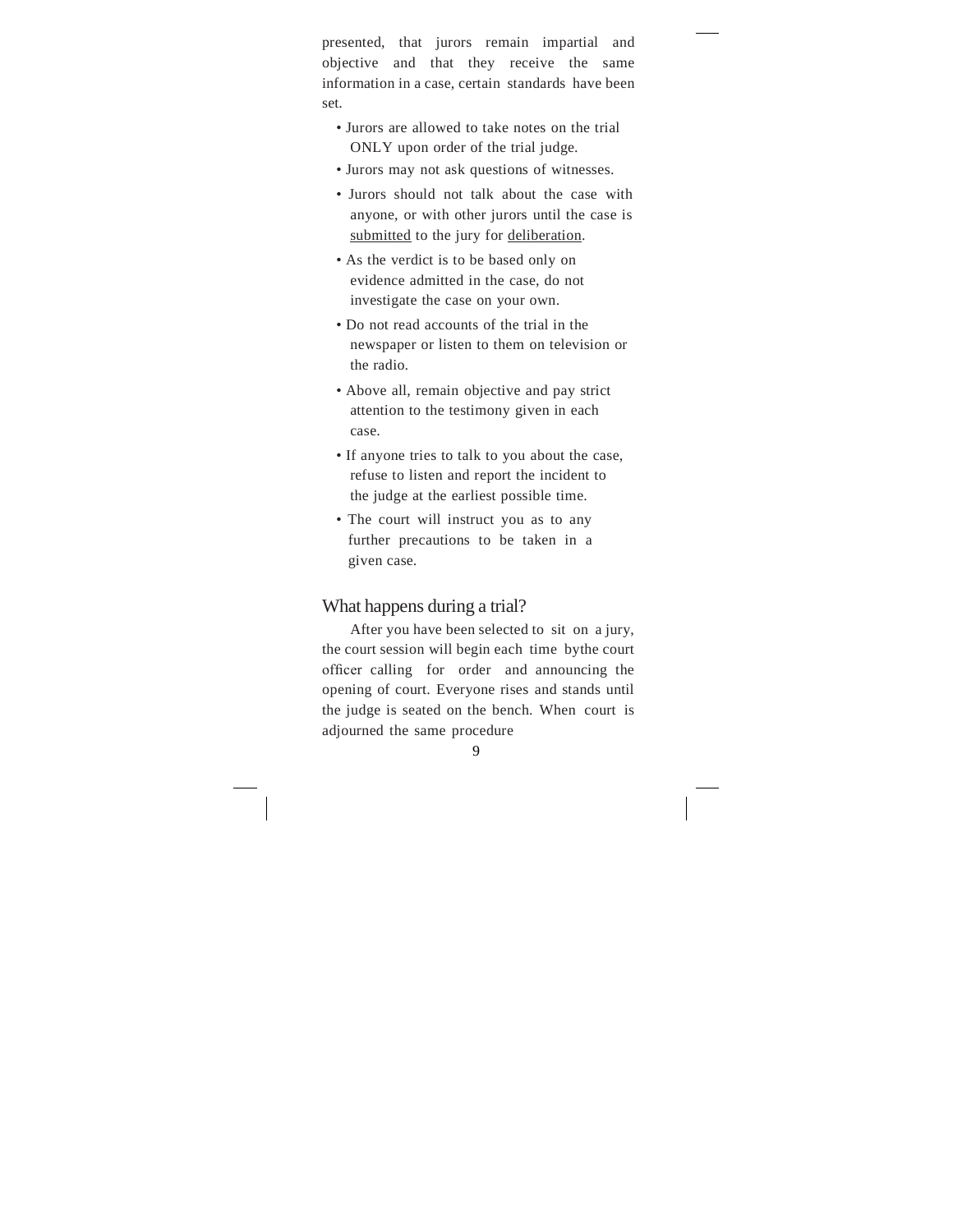will be followed.

As a juror you will be sitting in the jury box, which will be on one side or the other of the judge's bench. It is likely that a seat will be assigned to you.

## **Most trials go through four stages:**

- **Stage 1 Opening statements** by the lawyers for each side in which they describe to the jury their view as to what is involved in the case. Remember, what the lawyers say is not evidence. It is their own version ofwhat the case is about and what they thinkthe evidence is.
- **Stage 2 Presentation of evidence** generally consists of word-of-mouthtestimony of witnesses, a variety of documents and physical evidence.
- **Stage 3 Lawyers' closing arguments** to the jury to summarize what they think arethe most important and favorable points for their side. Again, their statements are not evidence.
- **Stage 4 Judge's instructions** to the jury as to the law. The judge will indicate the issues the jury should decide and explain the process of deliberation.

In a case tried before a jury, the jury must decide what happened on the basis of theevidence presented. In this process you will be called upon to determine the credibility of witnesses, to choose between conflicting theories presented, and to decide if enough evidence has been submitted to prove a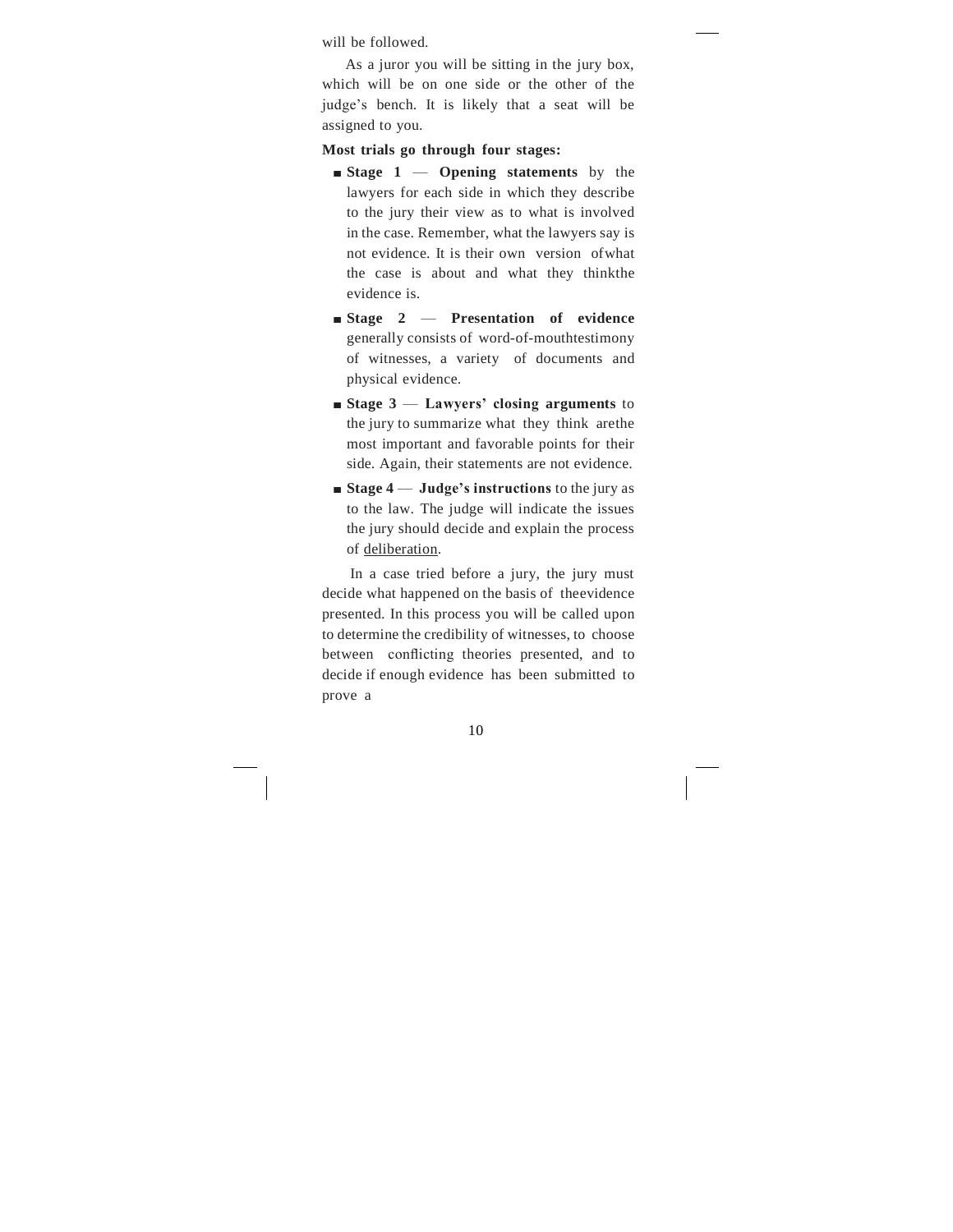particular fact.

The judge is present to inform the jury of the law that applies to the case. This occurs at the end of the trial, but the judge may also rule on questions of law during the trial. As mentioned previously, the jury is to decide the case based only on the evidence admitted. There are certain rules regulating the introduction of evidence that may prevent some evidence from being admitted. When questions arise about these rules and their application, the judge must make a decision on whether or not to let the evidence in. Because the jury should not hear this evidence or the discussion about it, the jury may be excused, the judge may call the attorneys and the court reporter to the side of the bench for a conference, called a "side bar," or the judge, the attorneys, and the reporter may retire to the judge's chambers. All discussion at the side bar conference or in chambers is recorded so that it will be available if the case is appealed. After hearing the arguments of both attorneys, the judge will make a decision on the question presented. This is not a matter for jury deliberation.

These discussions may cause temporary trial delays, but they are necessary and, in thelong run, may shorten the total trial process.

After all the evidence has been presented and the attorneys have made their finalarguments, the judge will instruct the jury about the law which applies to the particular case being tried. Once the judge has given these instructions, the case is submitted to the jury.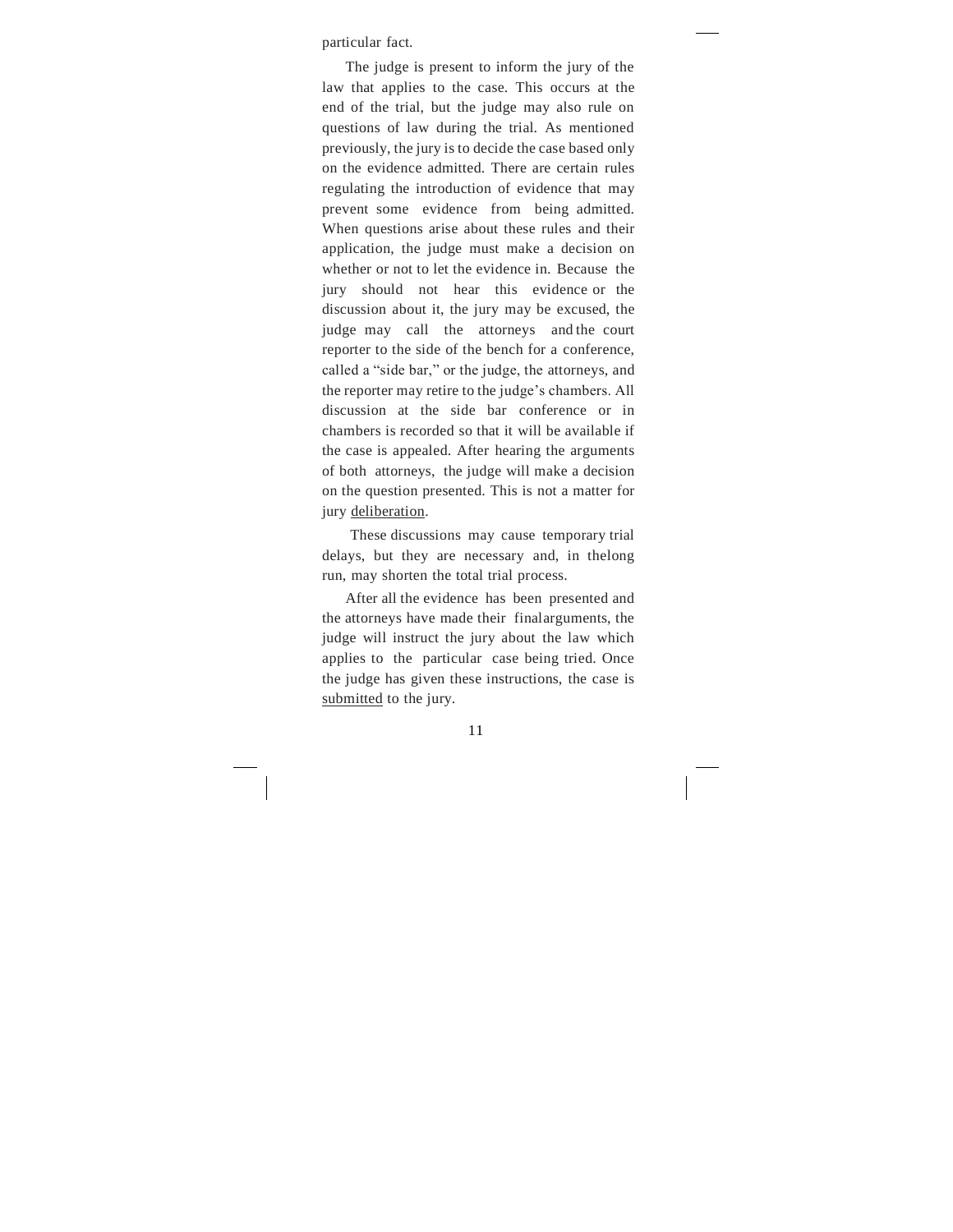Any jury alternates who have been sitting on the case will be excused at this time. The jury will retire to the jury room to begin its deliberation. Please note that this is the first opportunity for jurors to speak to each other about the facts of the case.

# Responding to questions

From time to time, jurors may be questioned, or asked to comment on a particular case by members of the news media, attorneys, litigants, or other interested parties. If this occurs during the course of the trial or deliberation, you should refuse to discuss the case, as instructed, and inform the judge of the incident as soon as possible. After you have been finally excused asa juror, you may, if you wish, discuss matters heard during your term of service. However, you are not required to do so.

## How are jurors paid?

The State Legislature has authorized the court to pay jurors a fee for each day that they report for jury duty at the courthouse, plus mileage roundtrip from home to the courthouse. These rates are set and established by theLegislature, not by the Court, and are subject to change. Parking costs are reimbursed for jurors serving in locations where free parking is not available.

Payments to jurors are processed by the Administrative Office of the Courts (AOC). Requests for juror payments are submitted to the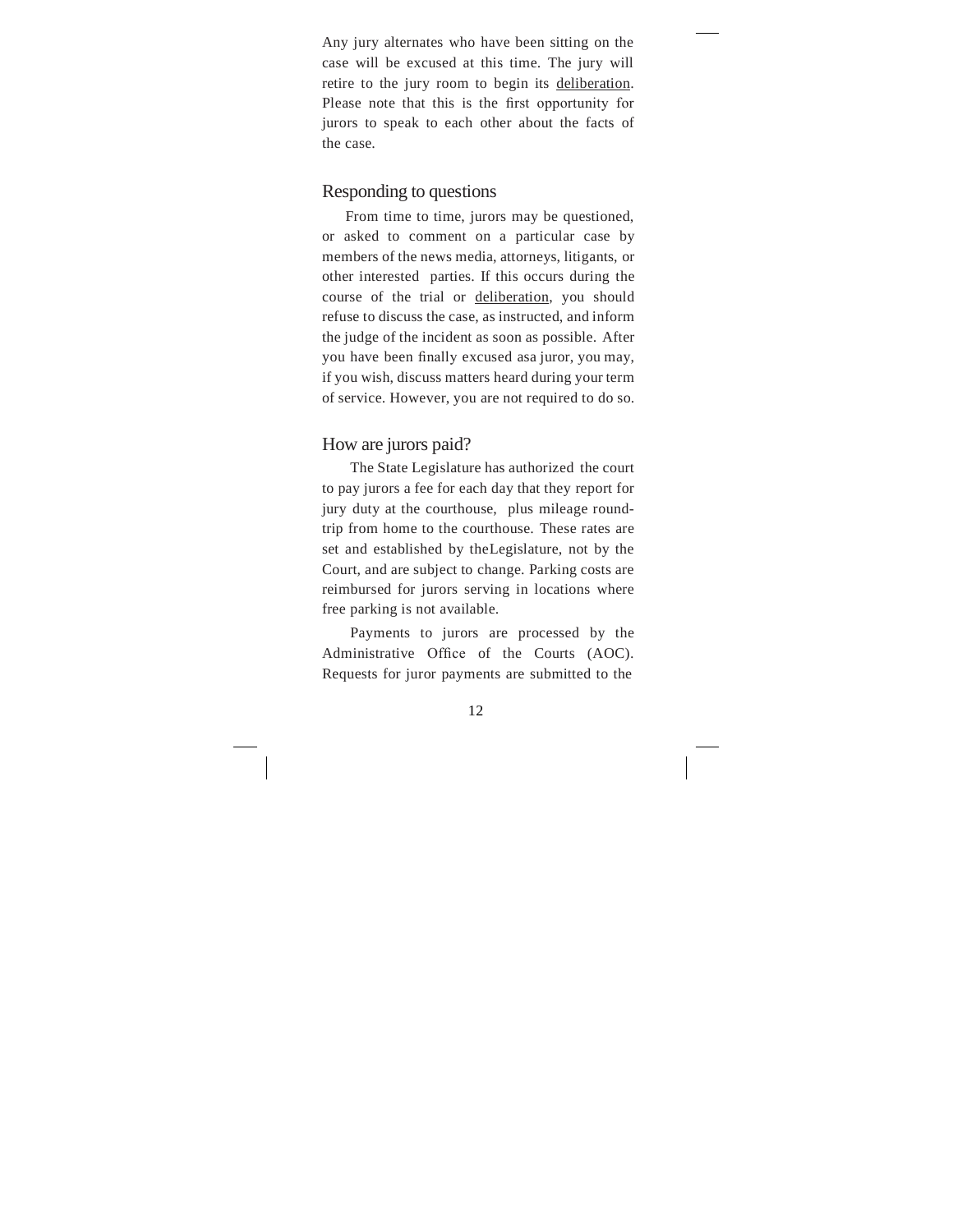AOC by each court on a biweekly basis, and checks are then mailed directly to jurors 10 working days after the end of the biweekly period. It may, therefore, be a full 30 days after you serve on a jury before you receive a checkin the mail. It is important that you make sure that court records accurately reflect youraddress.

**You are responsible for keeping records of the money you earn as a juror.** If you have questions, you should seek an opinion from a tax professional; the courts cannot provide tax advice.

## Laws affecting jurors

Maine law governs the rights and responsibilities of jurors. You should be awareof the following provisions:

**Penalties for failure to perform jury service.** A person summoned for jury service who fails to appear or fails to complete jury service will be ordered by the court to appearand to show cause for his or her failure to comply with the summons. A prospective juror who fails to show good cause for not complying with the summons is guilty of contempt, and may be punished by a fine of not more than

\$100 or by imprisonment for not more than 3days, or both (14 M.R.S. § 1217).

**Length of service by jurors.** No juror is required to serve more than once in a five-year period. A juror may be required to serve, or to attend court for prospective service, for up to fifteen court business days, depending on the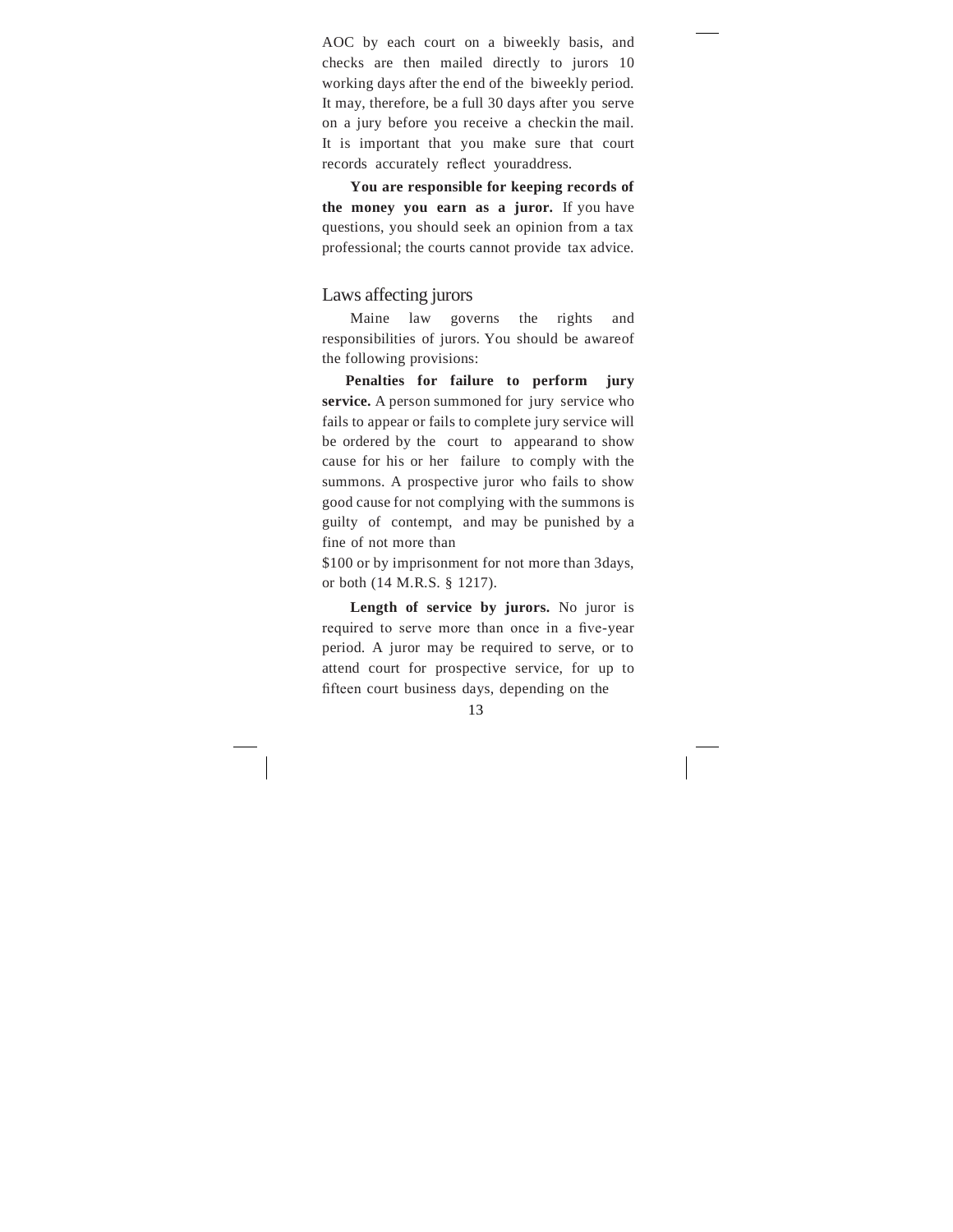court's calendar. Such service could be longer if necessary to complete a particular case.

Service will be extended if necessary to complete service in a particular case. A person will also not be required to serve on more thanone grand jury or to serve as both a grand and a trial juror in any five year period (14 M.R.S. § 1216).

**Protection of jurors' employment and health insurance.** The clerk's office will prepare a juror service confirmation letter upon request. An employer may not deprive an employee of employment or health insurance coverage because the employee receives or responds to a summons for jury service or serves as a juror. An employer is also prohibited from threatening or coercing an employee with respect to loss of employment or health insurance coverage. Employers who violate this law are guilty of a class E crime. The affected employee may bring a civil action for recovery of wages or health insurance benefits (14 M.R.S. § 1218).

## Definition of terms

- **appellate court**: A court, which reviews trialcourt cases on questions of law.
- **challenge**: To ask that a member of the jury pool be excused.
- **challenge for cause**: To ask that a member of the jury pool be excused, because there appears to be a reason why he or she mightnot be impartial as a juror.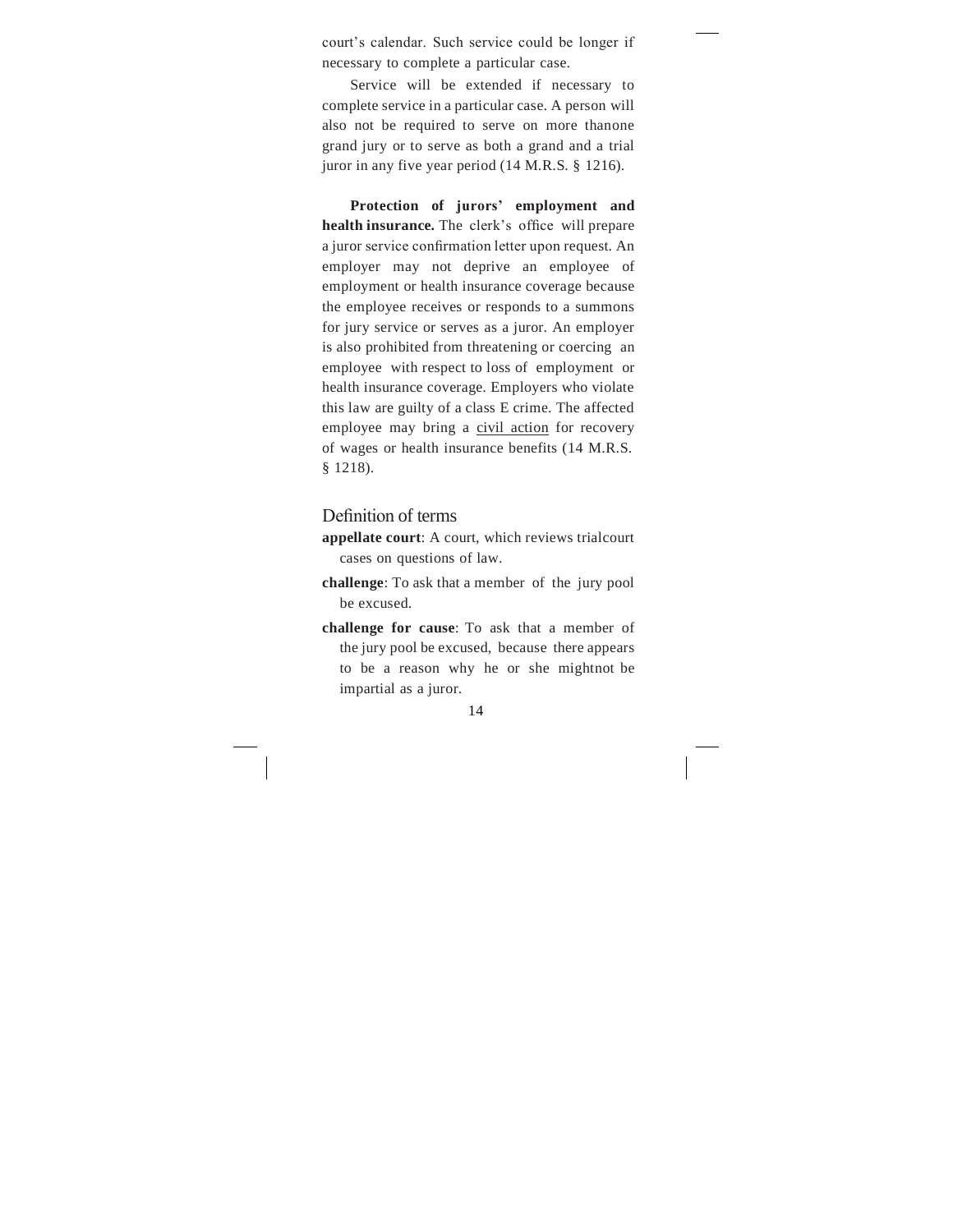- **civil action**: A civil court proceeding filed by one party against another.
- **complaint**: A written charge against a person in a criminal action. A written statement of the plaintiff's claim in a civil action.
- **deliberations**: The discussion by the jury through which the verdict in a case is reached. This discussion is private; only members of the jury are allowed to participate or to be present.
- **grand jury**: A jury that reviews evidence submitted by the prosecutor and determines whether a person should be charged with a crime.
- **impaneled**: A jury, which has been chosen and sworn in a particular case.
- **indictment**: The formal charge by a grand jury against an individual or organization.
- **information**: The formal charge filed by a prosecuting attorney when a defendant has waived the right to have the defendant's case submitted to the grand jury.
- **peremptory challenge**: A lawyer's request thata juror be excused from a case without givinga reason why the juror should be excused. This type of challenge results in automatic removal. The number of challenges depends on the type of case.
- **submitted**: When a case is given to the jury for deliberation.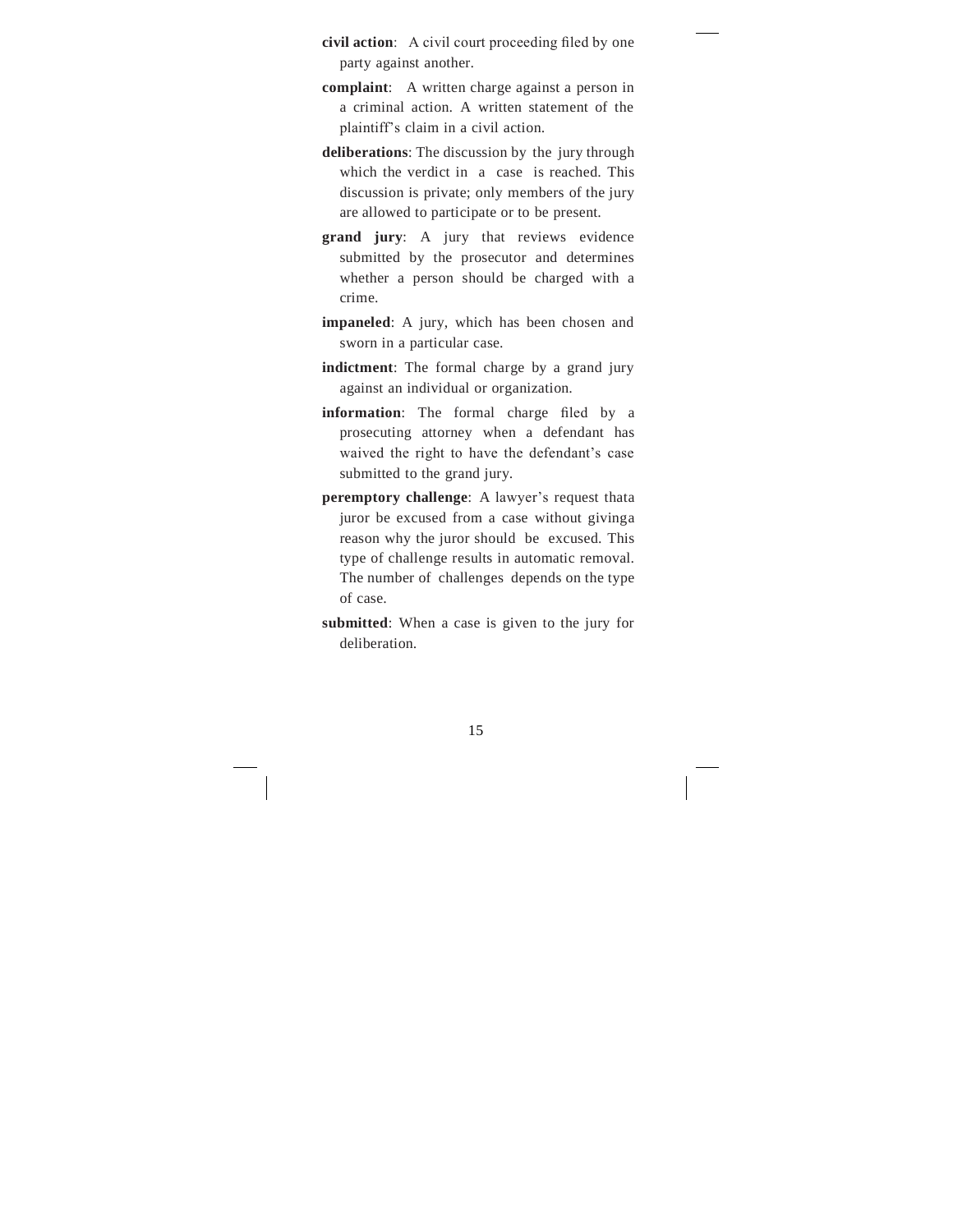- **trial court**: A court, which is established to resolve disputes between parties by analysisof the evidence presented.
- **voir dire**: The French word "voir" means to inspect; "dire" means to talk or speak. It is an examination of jurors to determine whether there are any reasons why they should not be sworn.

### Juror etiquette

**Proper attire is required**. Jurors should dress comfortably for the courtroom, but in a way that does not detract from the dignity of the court. Jurors should dress conservatively. Hats, shorts, uniforms (law enforcement or otherwise), teeshirts, tank tops, muscle shirts, halter tops, bare midriff clothing, and clothing with slogansor other messages are inappropriate. Please remember that the parties in any case look to the jurors for justice. Their faith in the jury system is more likely to persist if the jurors' appearance is respectful of the parties and the court.

In accordance with Maine Law, **smoking is prohibited** anywhere in the courthouse, and within 100 feet of the building.

The **use of cell phones is prohibited** in the jury room, as well as in the courtroom.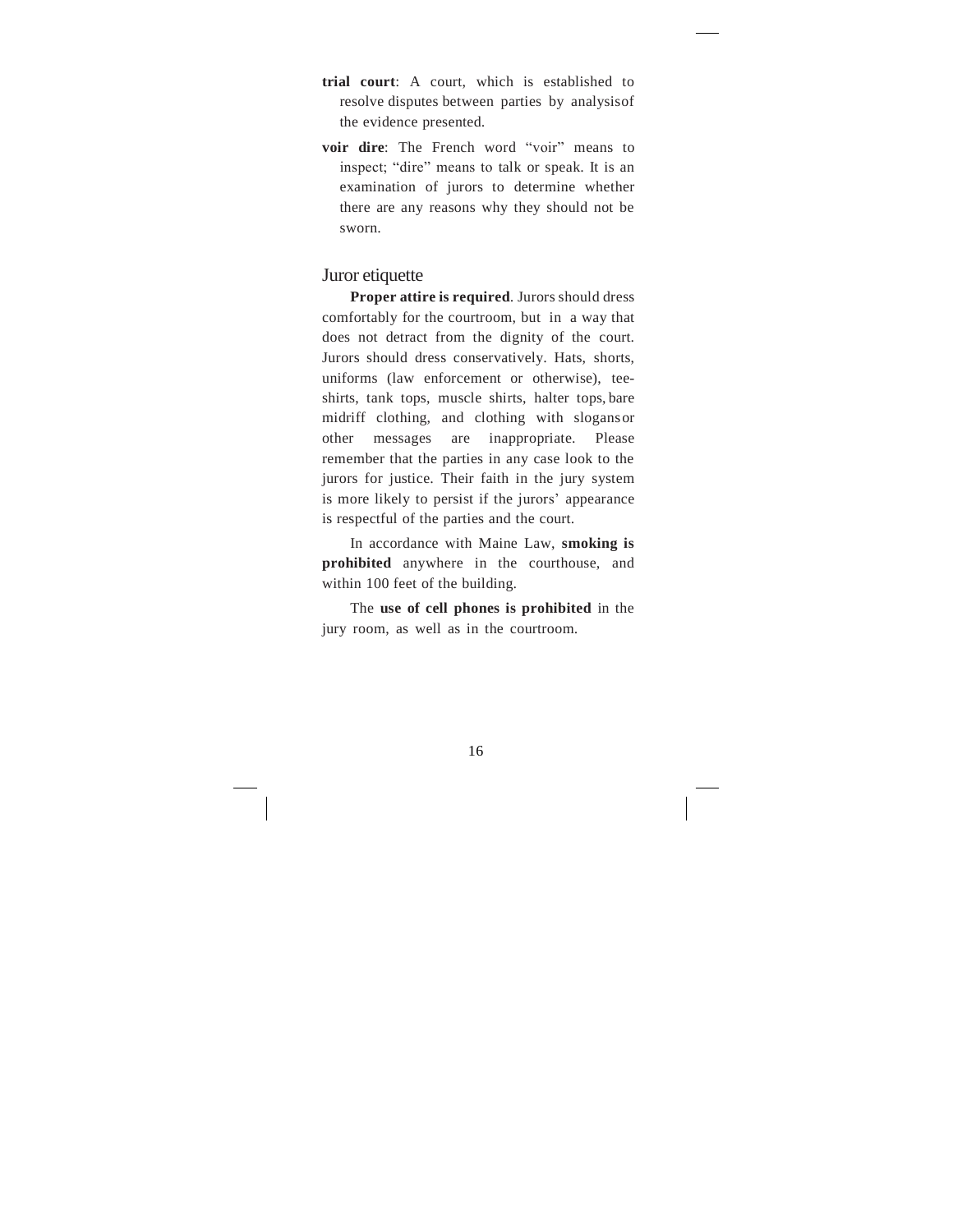$\begin{array}{c} \hline \hline \hline \hline \end{array}$  $\label{eq:2} \frac{1}{\sqrt{2}}\left(\frac{1}{\sqrt{2}}\right)^{2} \left(\frac{1}{\sqrt{2}}\right)^{2} \left(\frac{1}{\sqrt{2}}\right)^{2} \left(\frac{1}{\sqrt{2}}\right)^{2} \left(\frac{1}{\sqrt{2}}\right)^{2} \left(\frac{1}{\sqrt{2}}\right)^{2} \left(\frac{1}{\sqrt{2}}\right)^{2} \left(\frac{1}{\sqrt{2}}\right)^{2} \left(\frac{1}{\sqrt{2}}\right)^{2} \left(\frac{1}{\sqrt{2}}\right)^{2} \left(\frac{1}{\sqrt{2}}\right)^{2} \left(\frac{$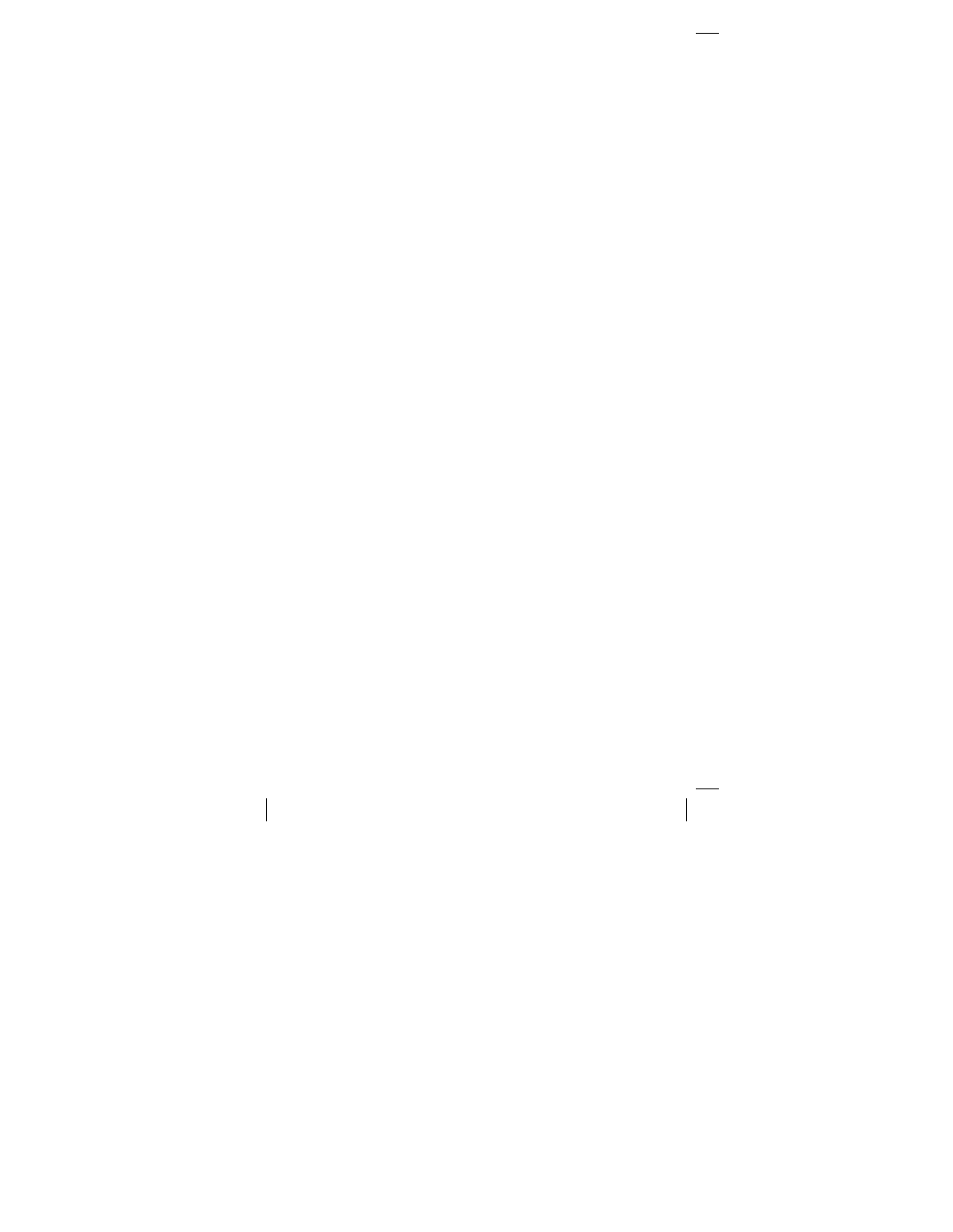For more information about being a juror or the Maine Court System, visit: **[http://courts.maine.gov](http://courts.maine.gov/)**



 $\overline{\phantom{a}}$